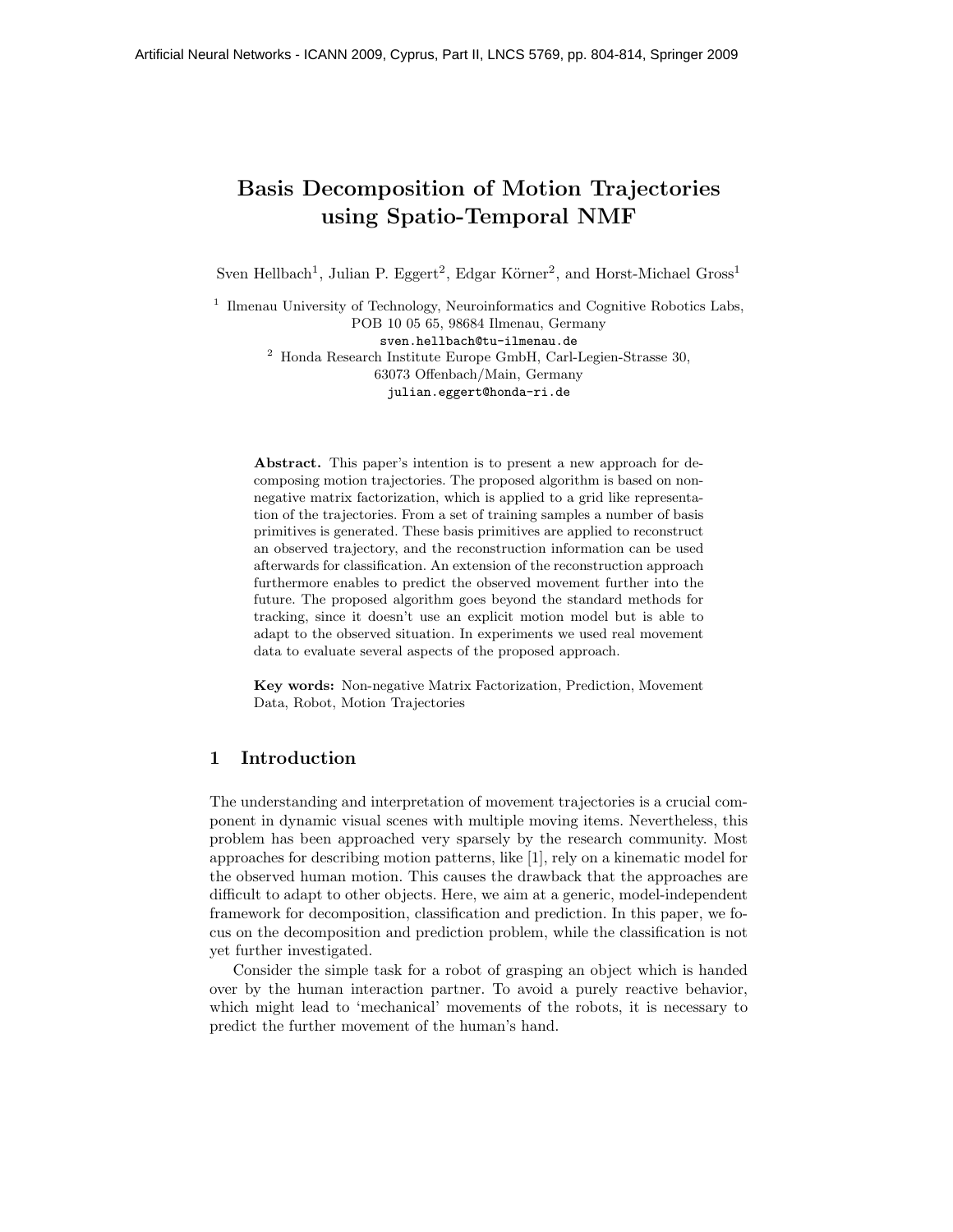#### 2 S. Hellbach, J. Eggert, E. Körner, H.-M. Gross

In [2] an interesting concept for a decomposition task is presented. Like playing a piano a basis alphabet – the different notes – are superimposed to reconstruct the observation (the piece of music). The much less dimensional description of when each basis primitive is used, can be exploited for further processing. While the so-called piano model relies on a set of given basis primitives, our approach is able to learn these primitives from the training data.

Beside the standard source separation approaches, like PCA and ICA, another promising algorithm exists. It is called non-negative matrix factorization (NMF) [3]. The system of basis vectors which is generated by the NMF is not orthogonal. This is very useful for motion trajectories, since one basis primitive is allowed to share a common part of its trajectory with other primitives and to specialize later.

The next section introduces the standard non-negative matrix factorization approach and two extensions that can be found in the literature. In section 3 the new approach for decomposing motion trajectories is presented. The experiments with their conditions and results are presented in section 4, while the paper concludes in section 5.

## 2 Non-negative Matrix Factorization

Like other approaches, e. g. PCA and ICA, non-negative matrix factorization (NMF) [3] is meant to solve the source separation problem. Hence, a set of training data is decomposed into basis primitives:

$$
\mathbf{V} \approx \mathbf{W} \cdot \mathbf{H} \tag{1}
$$

Each training data sample is represented as a column vector  $V_i$  within the matrix V. Each column of the matrix W stands for one of the basis primitives. In matrix **H** the element  $H_i^j$  determines how the basis primitive  $\mathbf{W}_j$  is activated to reconstruct training sample  $V_i$ . Since NMF is an iterative method, the training data  $V$  can only be approximated by the product of  $W$  and  $H$ . This product will be referred to as reconstruction  $\mathbf{R} = \mathbf{W} \cdot \mathbf{H}$  later.

Unlike PCA or ICA, NMF aims to a decomposition, which only consists of non-negative elements. This means that the basis primitives can only be accumulated. There exists no primitive which is able to erase a 'wrong' superposition of other primitives. This leads to a more specific set of basis primitives, which is an advantage for certain applications, like face recognition [4].

For generating the decomposition, optimization-based methods are used. Hence, an energy function  $E$  has to be defined:

$$
E(\mathbf{W}, \mathbf{H}) = \frac{1}{2} ||\mathbf{V} - \mathbf{W} \cdot \mathbf{H}||^2
$$
 (2)

By minimizing the energy equation, it is now possible to achieve a reconstruction using the matrices  $W$  and  $H$ . This reconstruction is aimed to be as close as possible to the training data V. No further constraints are given in the standard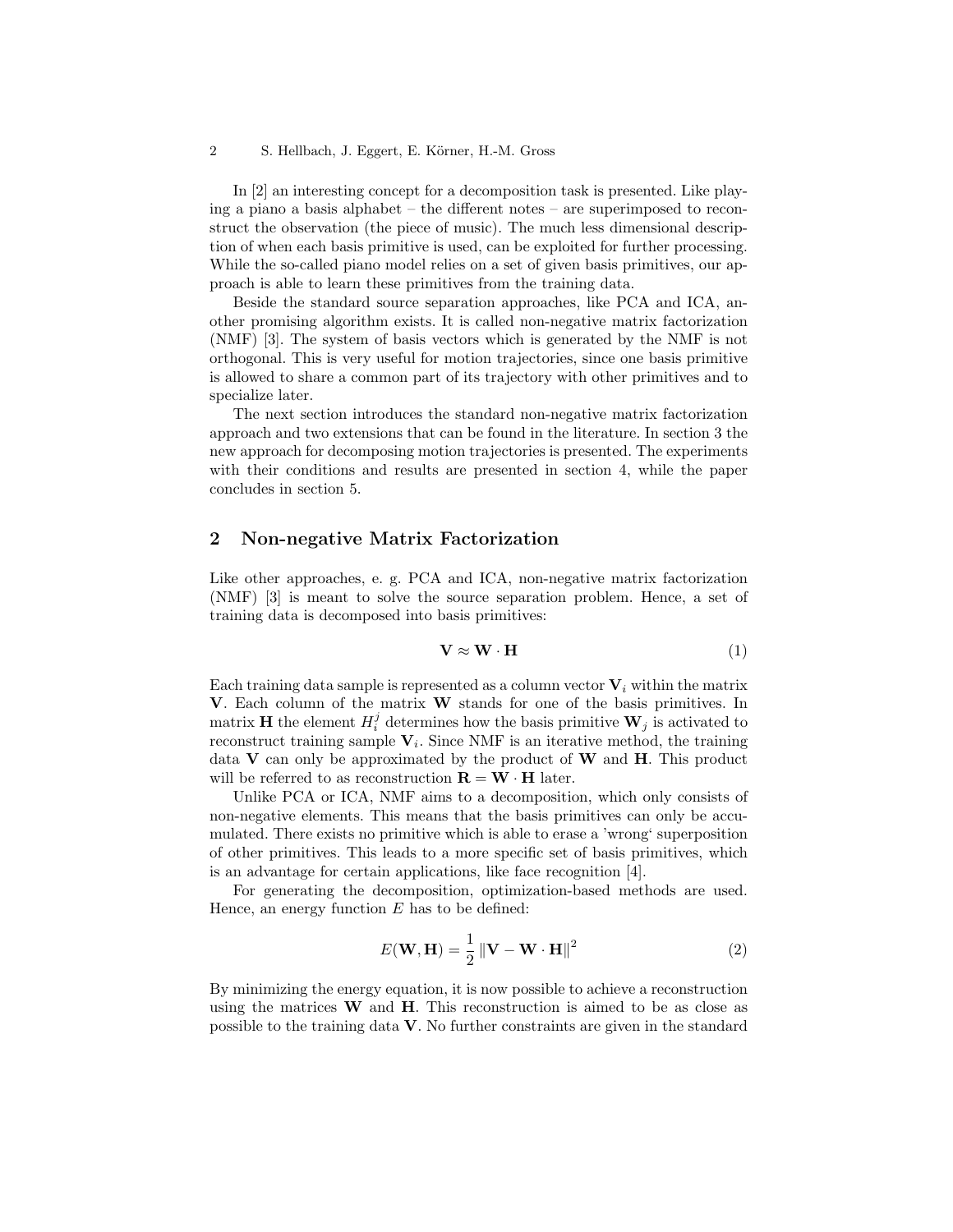formulation of the NMF. As it can be seen in equation 2, the energy function depends on the two unknown matrices W and H.

Since both matrices usually have a large number of elements, the optimization problem seems to be an extensive task. Fortunately, the training samples can be presented to the algorithm one after the other:

$$
\mathbf{V_i} \approx \sum_j H_i^j \cdot \mathbf{W_j} \tag{3}
$$

Furthermore, both matrices are adapted in an alternating fashion. This helps to reduce the number of dimensions for the optimization process and allows a training regime with fewer examples. The algorithm is formulated in the following description in vector-wise notation:

1. Calculate the reconstruction

$$
\mathbf{R}_i = \sum_j H_i^j \mathbf{W}_j \tag{4}
$$

2. Update the activities

$$
H_i^j \leftarrow H_i^j \odot \frac{\mathbf{V}_i^T \mathbf{W}_j}{\mathbf{R}_i^T \mathbf{W}_j}
$$
 (5)

3. Calculate the reconstruction with the new activities

$$
\mathbf{R}_{i} = \sum_{j} H_{i}^{j} \mathbf{W}_{j}
$$
 (6)

4. Update the basis vectors

$$
\mathbf{W}_{j} \leftarrow \mathbf{W}_{j} \odot \frac{\sum_{i} H_{i}^{j} \mathbf{V}_{i}}{\sum_{i} H_{i}^{j} \mathbf{R}_{i}}
$$
\n(7)

Where the operation  $\odot$  denotes a component-wise multiplication. Steps 1 to 4 are iterated until a defined convergence criterion is reached, e. g. a threshold for the energy or the change of the energy. Details about convergence properties are discussed in [3].

## 2.1 Sparse Coding

As it could be seen in equation 2 the energy function is formulated in a very simple way. This results in a decomposition, which is quite arbitrary with no further characteristics. This can lead, for example, to redundant information. Especially, if the number of basis primitives is chosen higher than needed to decompose the given training data. To compensate this drawback, it is useful to introduce a constraint which demands a sparse activation matrix, like it was introduced in [5]. This avoids the fact that several basis primitives are activated at the same time, and hence are being superimposed.

$$
E(\mathbf{W}, \mathbf{H}) = \frac{1}{2} ||\mathbf{V} - \mathbf{W} \cdot \mathbf{H}||^2 + \lambda \sum_{i,j} H_i^j
$$
 (8)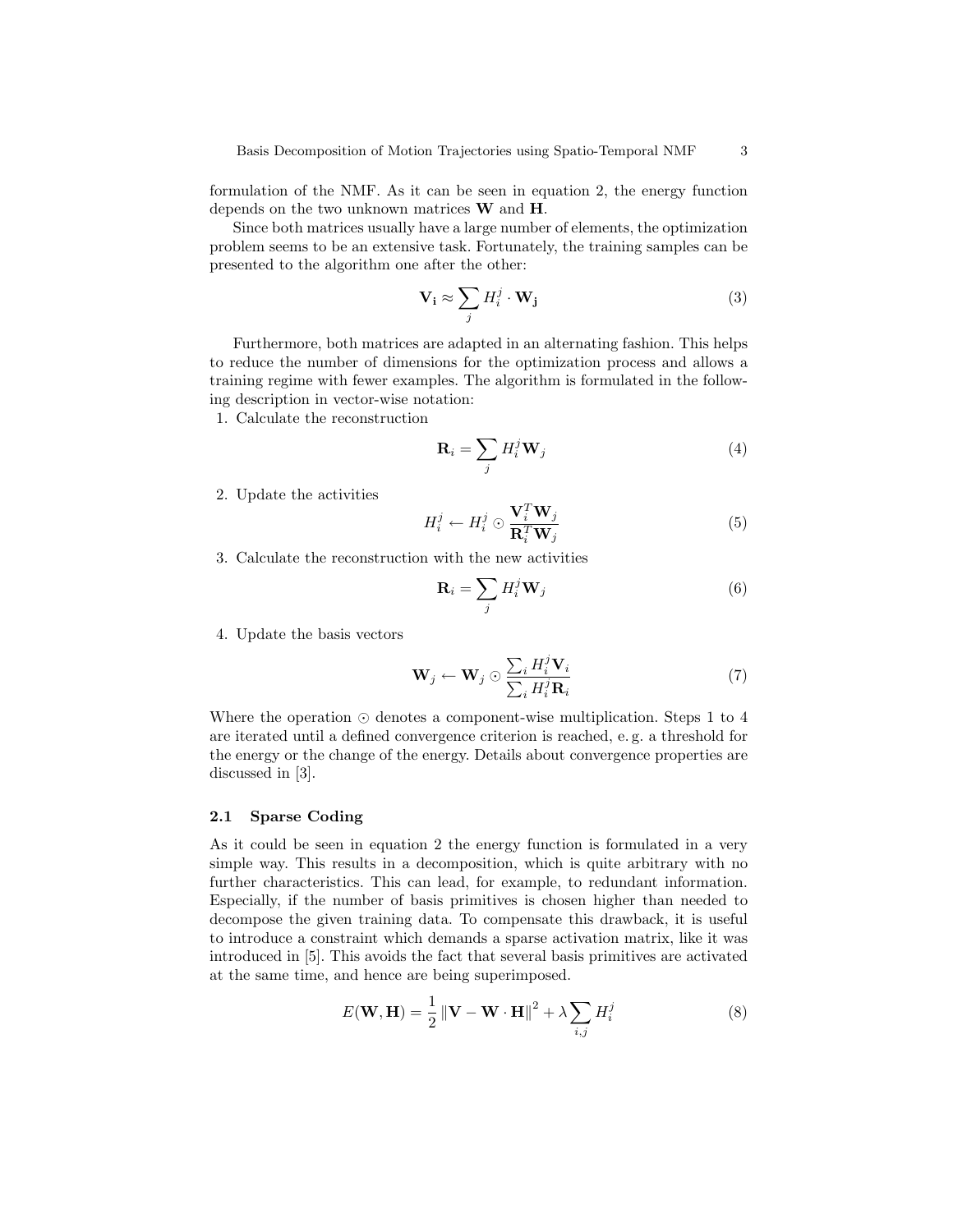The influence of the sparsity constraint can be controlled using the parameter  $\lambda$ . In this paper, we only discuss a special case for the sparsity term. A more detailed discussion can be found in [5]. The algorithmic description is similar to the one of the standard NMF. The only thing that has to be considered is that the basis primitives need to be normalized.

## 2.2 Transformation Invariance

Beside the sparsity constraint another extension to NMF has been published in [6]. The concept of transformation invariance allows moving, rotating, and scaling the basis primitives for reconstructing the input. In this way, we do not have to handle each possible transformation using separate basis vectors. This is achieved by adding a transformation matrix T to the decomposition formulation:

$$
\mathbf{V} \approx \mathbf{T} \cdot \mathbf{W} \cdot \mathbf{H} \tag{9}
$$

However the activation matrix H has to be adapted in a way that each possible transformation carries its own activation. This can be regarded as a set of activity matrices, with each single matrix being indexed as  $\mathbf{H}^{\mathbf{m}}$ , while  $\mathbf{m}$  is an index vector describing the transformation parameters (rotation, scaling and translation).

$$
\mathbf{V}_{\mathbf{i}} \approx \sum_{j} \sum_{\mathbf{m}} H_{i}^{j, \mathbf{m}} \cdot \mathbf{T}^{\mathbf{m}} \cdot \mathbf{W}_{\mathbf{j}}
$$
(10)

For each allowed transformation the corresponding activity has to be trained individually.

# 3 Decomposing Motion Trajectories

For being able to decompose and to predict the trajectories of the surrounding dynamic objects, it is necessary to identify them and to follow their movements. For simplification, a tracker is assumed, which is able to provide such trajectories in real-time. A possible tracker to be used is presented in [7]. The given trajectory of the motion is now interpreted as a time series T with values  $s_i = (x_i, y_i, z_i)$ for time steps  $i = 0, 1, \ldots, n - 1$ :  $\mathcal{T} = (\mathbf{s}_0, \mathbf{s}_1, \ldots, \mathbf{s}_{n-1}).$ 

It is now possible to present the vector  $\mathcal T$  directly to the NMF approach. But this could result in an unwanted behavior, while trying to reconstruct the motion by use of the basis primitives. Imagine two basis primitives, one representing a left turn and another representing a right turn. A superposition of those basis primitives would result in a straight movement.

The goal is to have a set of basis primitives, which can be concatenated one after the other. Furthermore, it is necessary for a prediction task to be able to formulate multiple hypotheses. For achieving these goals, the  $x-t$ -trajectory is transferred into a grid representation, as it is shown in figure 1. Then, each grid cell  $(x_i, t_j)$  represents a certain state (spatial coordinate)  $x_i$  at a certain time  $t_j$ .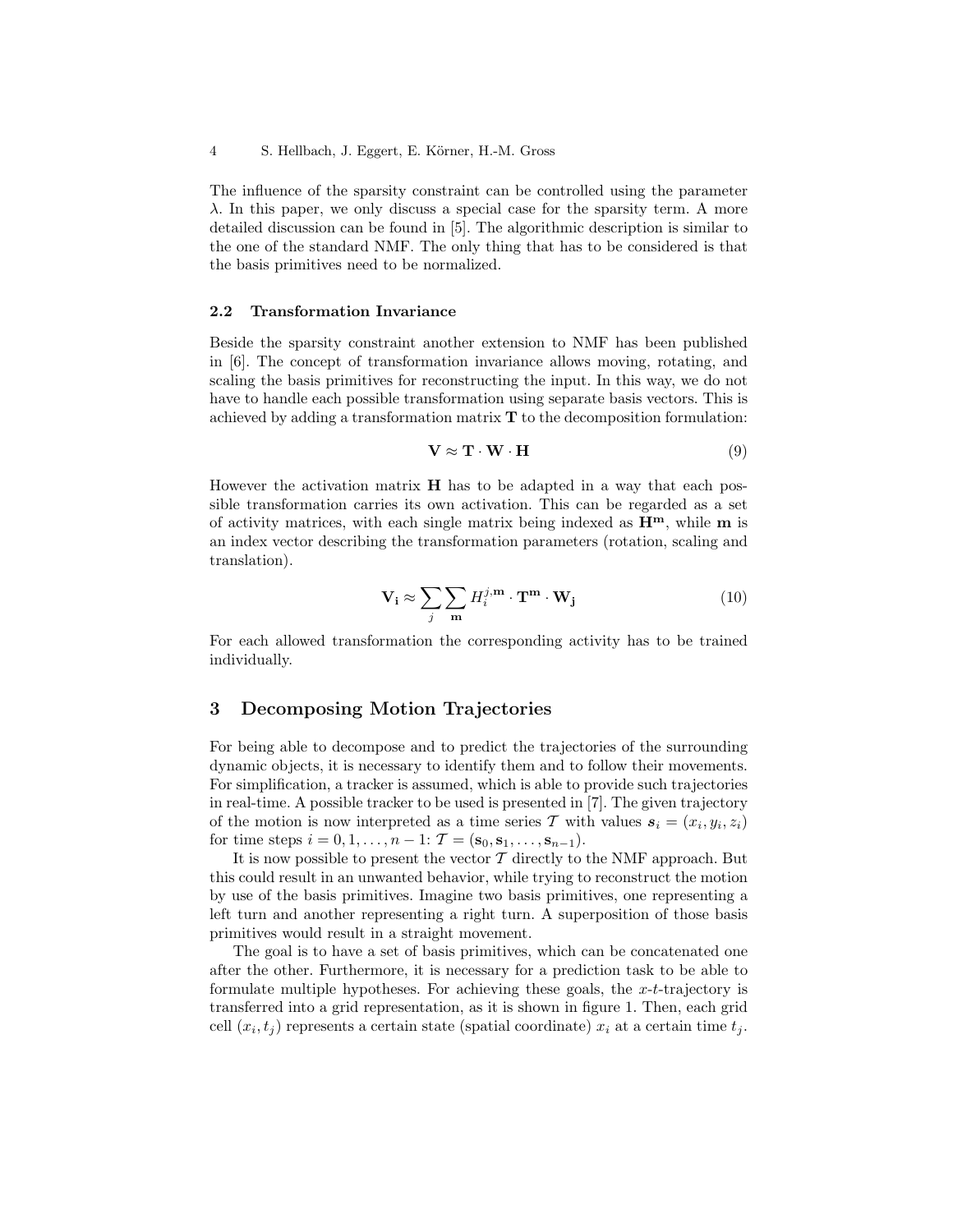Basis Decomposition of Motion Trajectories using Spatio-Temporal NMF 5



Fig. 1. Motion Trajectories are transferred into a grid representation. A grid cell is set to 1 if it is in the path of the trajectory and set to zero otherwise. Each dimension has to be regarded separately. During the prediction phase multiple hypotheses can be gained by superimposing several basis primitives. This is indicated with the gray trajectories on the right side of the grid.



Fig. 2. Training with Spatio-Temporal NMF. Given is a set of training samples in matrix  $V$ . The described algorithm computes the weights  $W$  and the corresponding activities H. Only the weights are used as basis primitives for further processing.

Since most of the state-of-the-art navigation techniques rely on grid maps, the prediction can be integrated easily. Grid Maps were first introduced in [8]. This 2D-grid is now presented as image-like input to the NMF algorithm using the sparsity constraint as well as transformation invariance (See section 2.1 and 2.2 respectively). Using the grid representation of the trajectory also supports the non-negative character of the basis components and their activities.

It has to be mentioned, that the transformation to the grid representation is done for each of the dimensions individually. Hence, the spatio-temporal NMF has to be processed on each of these grids. Regarding each of the dimensions separately is often used to reduce the complexity of the analysis of trajectories (compare [9]). Theoretically, the algorithm could also handle multi-dimensional grid representation.

While applying an algorithm for basis decomposition to motion trajectories it seems to be clear that the motion primitives can undergo certain transformations to be combined to the whole trajectory. For example, the same basis primitive standing for a straight move can be concatenated with another one standing for a left turn. Hence, the turning left primitive has to be moved to the end of the straight line, and transformation invariance is needed while decomposing motion data. For our purposes, we concentrate on translation. This makes it possible to reduce the complexity of the calculations and to achieve real time performance.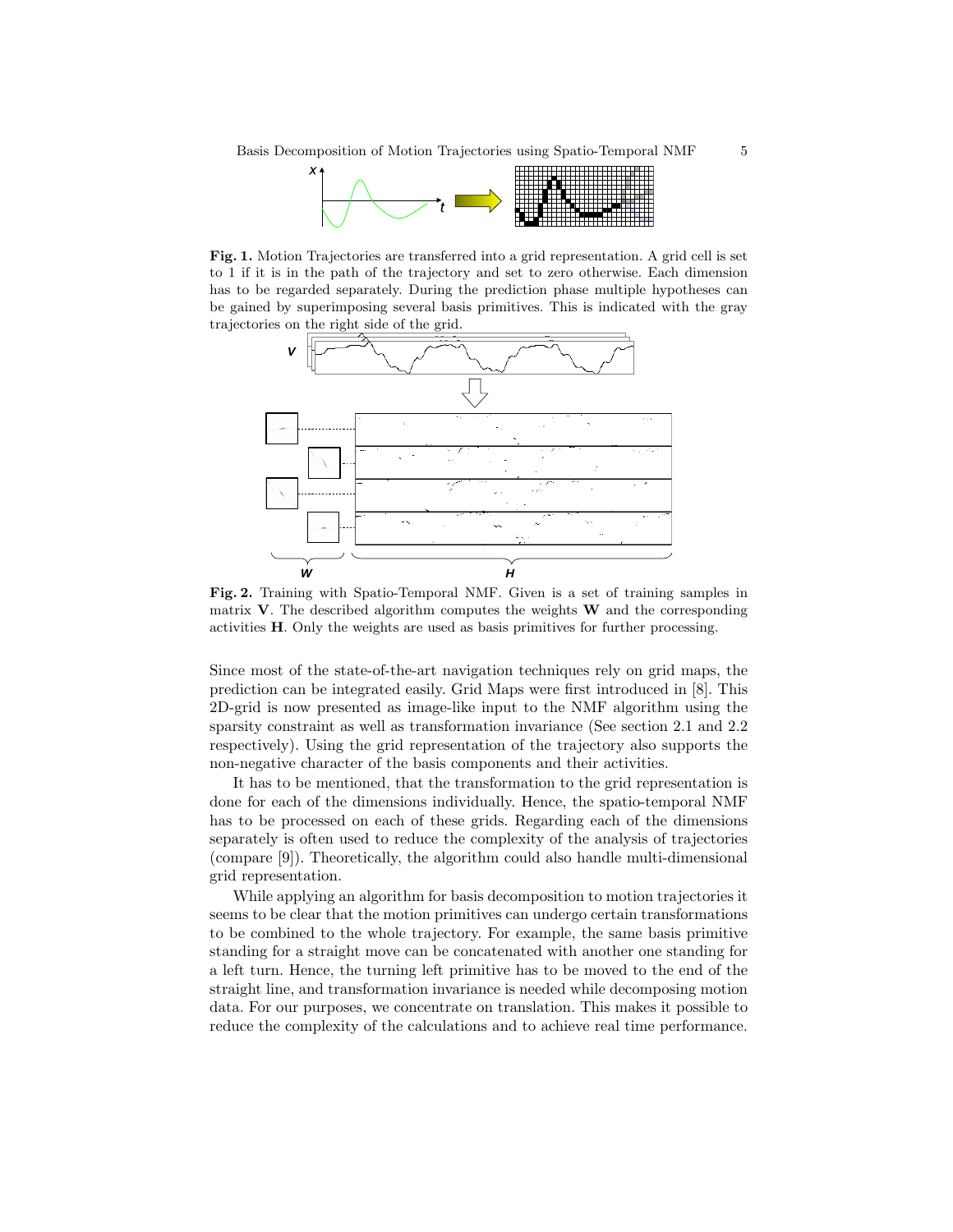#### 6 S. Hellbach, J. Eggert, E. Körner, H.-M. Gross

The sparse coding constraint helps to avoid trivial solutions. Since the input can be compared with a binary image, one possible solution would be a basis component with only a single grid cell filled. These can then be concatenated one directly after another. So, the trajectory is simply copied into the activities.

## 3.1 Training Phase

The goal of the training phase is to gain a set of basis primitives which allow to decompose an observed and yet unknown trajectory (see Fig. 2). As it is discussed in section 3, the training samples are transferred into a grid representation. These grid representations are taken as input for the NMF approach and are therefore represented in matrix  $V$ . On this matrix  $V$  the standard NMF approach, extended by the sparsity constraint and by translation invariance, is applied. The algorithm is summarized in Fig. 3.

Beside the computed basis primitives, the NMF algorithm also provides the information of how each of the training samples can be decomposed by these basis primitives.

#### 3.2 Application Phase

As it is indicated in Fig. 4, from the training phase a set of motion primitives is extracted. During the application phase, we assume that the motion of a dynamic object (e. g. a person) is tracked continuously. For getting the input for the NMF algorithm, a sliding window approach is taken. A certain frame in time is transferred into the already discussed grid like representation. For this grid the activation of the basis primitives is determined by trying to reconstruct the input. For the computation the algorithm is identical to the one sketched in Fig. 3 besides, that steps 4 and 5 can be skipped.

The standard approach to NMF implies that each new observation at the next time step demands a new random initialization for the optimization problem. Since an increasing column number in the grid representation stands for an increase in time, the trajectory is shifted to the left while moving further in time. For identical initialization, the same shift is then reflected in the activities after the next convergence. To reduce the number of iterations until convergence, the shifted activities from the previous time step are used as initialization for the current one.

To fulfill the main goal discussed in this paper – the prediction of the observed trajectory into the future – the proposed algorithm had to be extended. Since the algorithm contains the transformation invariance constraint, the computed basis primitives can be translated to an arbitrary position on the grid. This means that they can also be moved in a way that they exceed the borders of the grid. Up to now, the size of reconstruction was chosen to be the same size as the input grid. Hence, using the standard approach means that the overlapping information has to be clipped. To be able to solve the prediction task, we simply extend the reconstruction grid to the right – or into the future (see Fig. 4). So, the previously clipped information is available for prediction.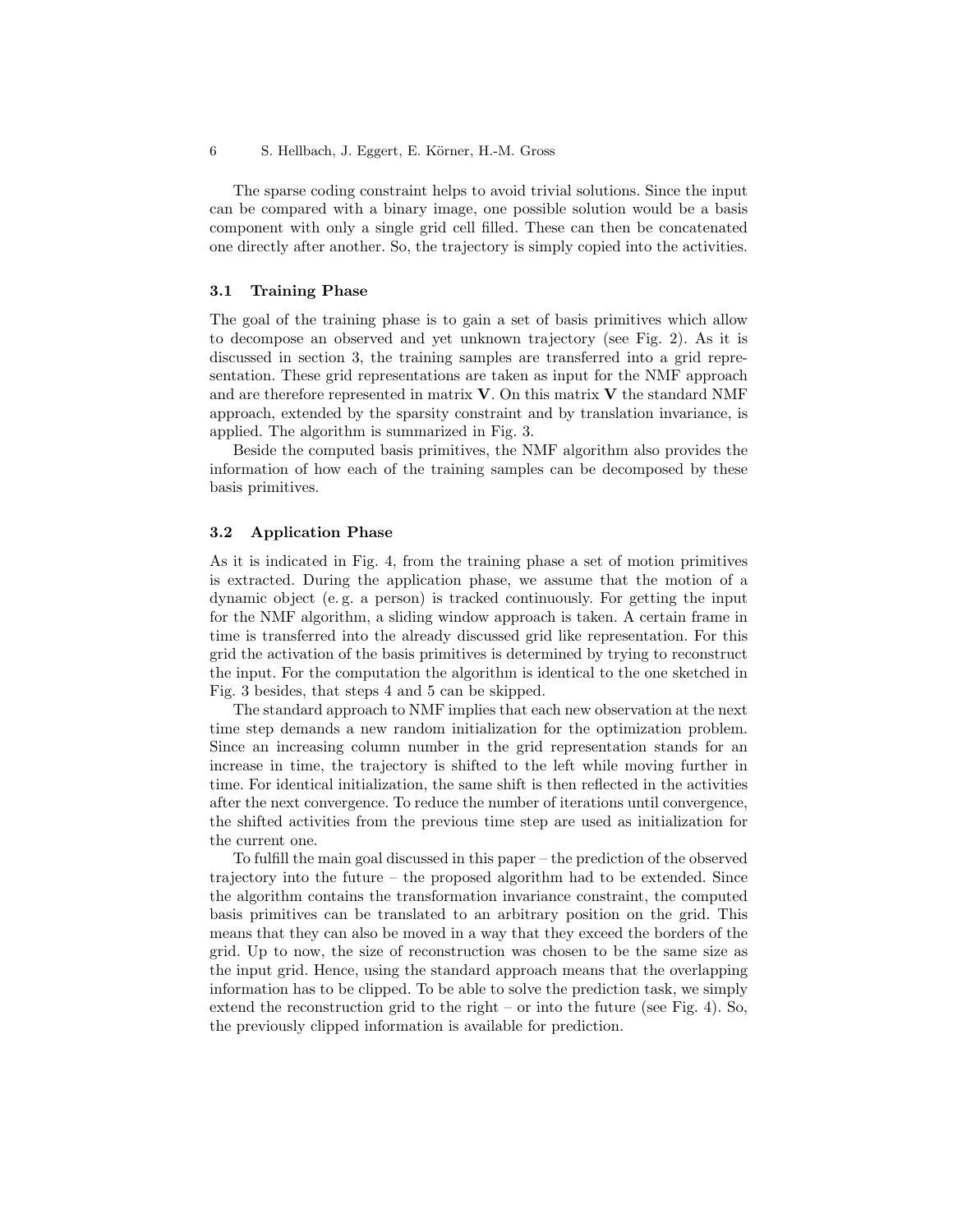1. Normalize the basis vectors according to

$$
\overline{\mathbf{W}}_{j} = \frac{\mathbf{W}_{j}}{\|\mathbf{W}_{j}\|} \tag{11}
$$

2. Calculate the reconstruction

$$
\mathbf{R}_{i} = \sum_{j} \sum_{\mathbf{m}} H_{i}^{j,\mathbf{m}} \mathbf{T}^{\mathbf{m}} \overline{\mathbf{W}}_{j}
$$
(12)

3. Update the activities

$$
H_i^{j,\mathbf{m}} \leftarrow H_i^{j,\mathbf{m}} \odot \frac{\mathbf{V}_i^T \mathbf{T}^{\mathbf{m}} \overline{\mathbf{W}}_j}{\mathbf{R}_i^T \mathbf{T}^{\mathbf{m}} \overline{\mathbf{W}}_j}
$$
(13)

4. Calculate the reconstruction with the new activities

$$
\mathbf{R}_{i} = \sum_{j} \sum_{\mathbf{m}} H_{i}^{j, \mathbf{m}} \mathbf{T}^{\mathbf{m}} \overline{\mathbf{W}}_{j}
$$
(14)

5. Update the basis vectors

$$
\mathbf{W}_{j} \leftarrow \mathbf{W}_{j} \odot \frac{\sum_{i} \sum_{m} H_{i}^{j, m} \mathbf{V}_{i}^{T} \mathbf{T}^{m} + \overline{\mathbf{W}}_{j} \overline{\mathbf{W}}_{j}^{T} \sum_{i} \sum_{m} H_{i}^{j, m} \mathbf{R}_{i}^{T} \mathbf{T}^{m}}{\sum_{i} \sum_{m} H_{i}^{j, m} \mathbf{R}_{i}^{T} \mathbf{T}^{m} + \overline{\mathbf{W}}_{j} \overline{\mathbf{W}}_{j}^{T} \sum_{i} \sum_{m} H_{i}^{j, m} \mathbf{V}_{i}^{T} \mathbf{T}^{m}}
$$
(15)

## 4 Evaluation

Taking a closer look at the example scenario from introductory section 1 reveals that a robust identification and tracking of the single body parts is needed. To be comparable and to avoid errors from the tracking system influencing the test results, movement data from the Perception Action Cognition Lab at the University of Glasgow [10] is used. The data contains trajectories from 30 persons is recorded performing different actions in different moods. The movement data has a resolution of 60 time steps per second, so that an average prediction of about 50 steps means a prediction of 0.83 seconds into the future. Since most trackers work with a lower resolution, a prediction further into the future is still possible.

In the next subsections, two aspects of the proposed algorithm are investigated in detail. First, it is shown that activity shifting brings a great benefit towards real time performance. Afterwards the focus is set to the quality of the prediction part.

For the experiments, the size of the basis primitives was chosen to be  $50 \times 50$ grid cells (for an example see Fig. 5). The input grid size was set to  $500 \times 50$ during the training phase and to  $100 \times 50$  during application phase for each of the trajectories.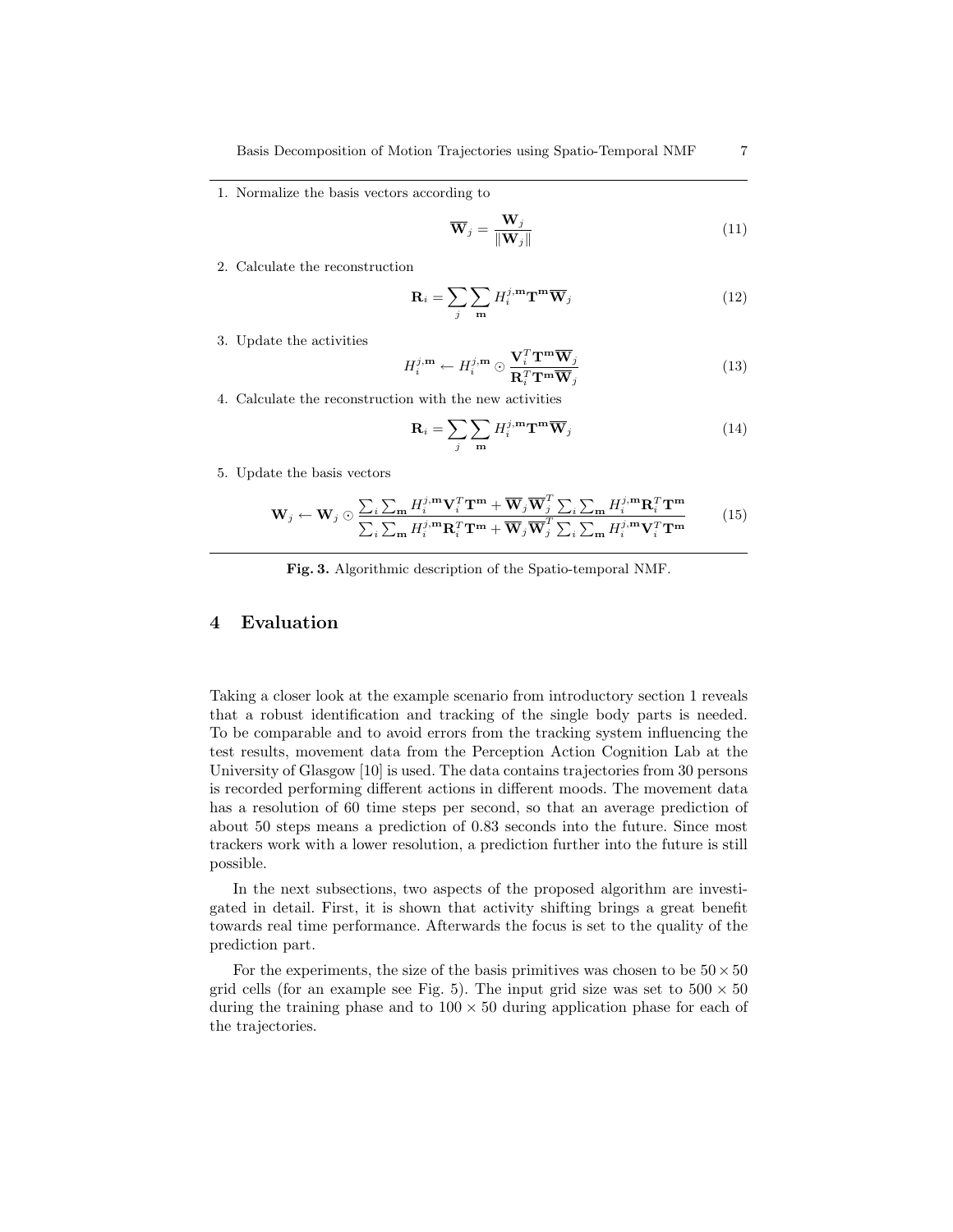

Fig. 4. The basis primitives W, which were computed during the training, are used to reconstruct (matrix  $\bf{R}$ ) the observed trajectory  $\bf{V}$ . This results in a set of sparse activities – one for each basis primitive – which describe on which position in space and time a certain primitive is used. Beside the reconstruction of the observed trajectory (shown in Fig. 4), it is furthermore possible to predict a number of time steps into the future. Hence, the matrix  $\bf{R}$  is extended by the prediction horizon  $\bf{P}$ .



Fig. 5. Basis primitives gained by Spatio-Temporal NMF. The value for each grid cell is coded in gray scale from white (low) to black (high). A certain value stands for the influence of this grid cell, in the sense that light gray parts can be superimposed well, while dark gray to black parts indicate unambiguous trajectory segments.

#### 4.1 Activity shifting

In section 3.2 it has been mentioned that the information from the previous time step can be used as initialization for the current one. Figure 6 shows the energy function, which is defined in equation 2, for both possibilities of initialization. It is plotted only for a low number of iteration steps (up to 15), since already there the effect can be observed. A single iteration step takes a time of 92 ms with our current implementation on an Intel T2050 CPU with 1.6 GHz. For the upper (blue) plot a random initialization of the activities was used. For the lower (red) curve the activities from the previous computations are shifted and used as initialization. It can clearly be seen that the convergence is faster by a number of about 10 steps in average.

## 4.2 Prediction

For evaluating the quality of the prediction, the prediction is compared with the grid representation of the actual trajectory G. For each occupied grid cell the value of the column-wise normalized prediction is added. The sum is divided by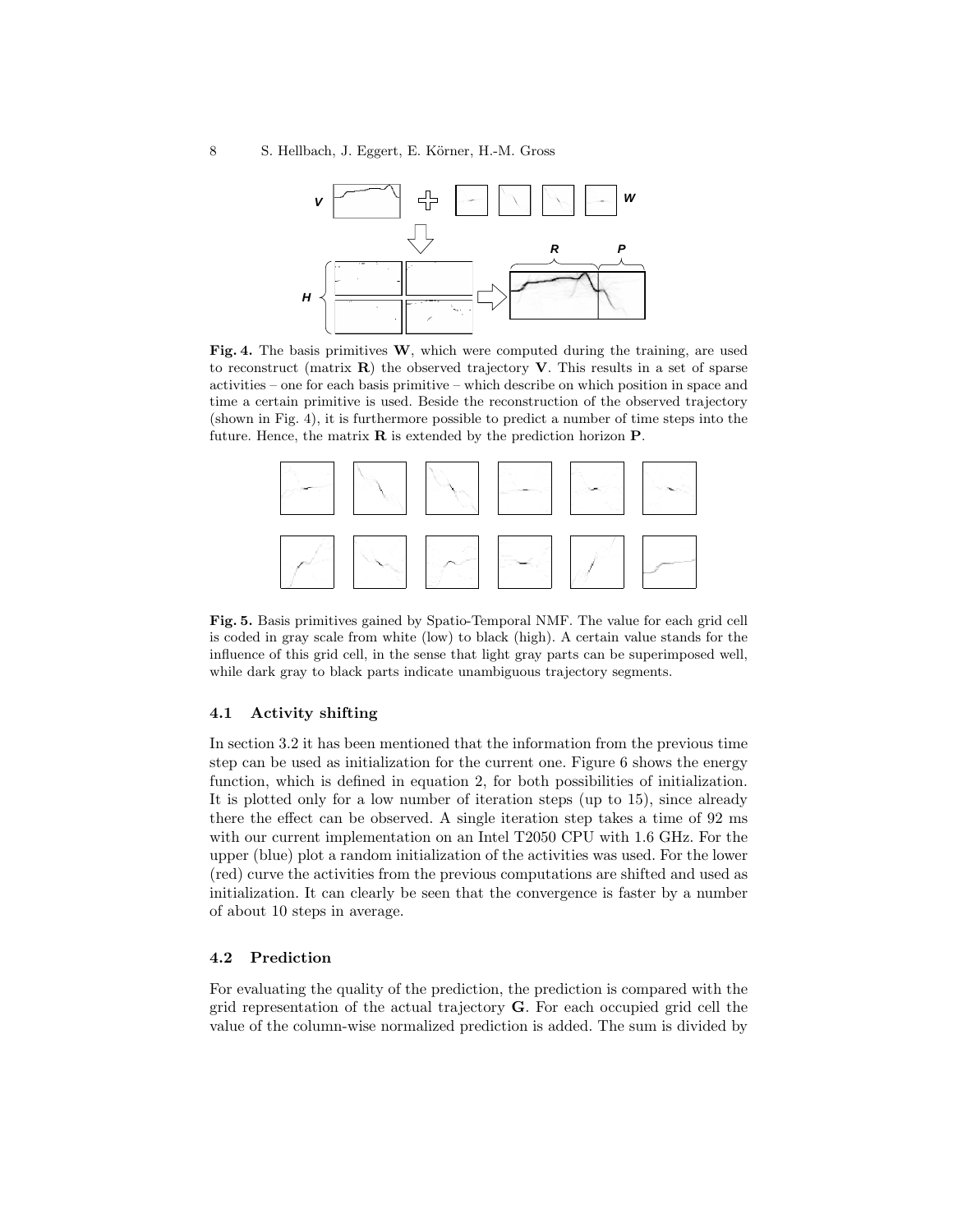

Fig. 6. Box whiskers plot showing the convergence characteristics of the energy function (see eqn. 2) for 15 iteration steps. For the upper (blue) plot the activities are initialized randomly after each shift of the input data. For the lower (red) curve the activities from the previous computations are shifted and used as initialization.



Fig. 7. (a) The mean correlation  $S_{GT}$  (see eqn. 16) between the ground truth trajectory and the prediction is plotted for each time step of the prediction horizon. A fit value of 1.0 stands for a perfect prediction over the whole prediction horizon. As it is expected the accuracy of the prediction decreases for a longer prediction period. (b) The plot shows the prediction accuracy for predictions along a sample trajectory. The 36 predictions were performed at each tenth time step of the chosen trajectory. A fit value of 1.0 stands for a perfect prediction over the whole prediction horizon. The constant and dotted lines (red) indicate mean and variance respectively.

the length of the trajectory:

$$
S_{GT} = \frac{1}{|T|} \sum_{t \in T} \frac{\mathbf{P}_t^T \cdot \mathbf{G}_t}{\sum_i \mathbf{G}_t^i}
$$
(16)

The normalization of the prediction is done separately for each time slice (column in the grid).

The basis primitives can at most be shifted by their width out of the reconstruction grid  $\bf R$ . So the maximal size of the prediction horizon equals the width of the basis primitives. Practically this maximum can not be reached, because the basis primitives need a reliable basis in the part where the input is known. Nevertheless, we have chosen to use the theoretical maximum as basis for the evaluation.

The results are depicted in Fig 7. The first plot  $(Fig. 7(a))$  shows the expected decrease of the average prediction quality over the prediction horizon. Neverthe